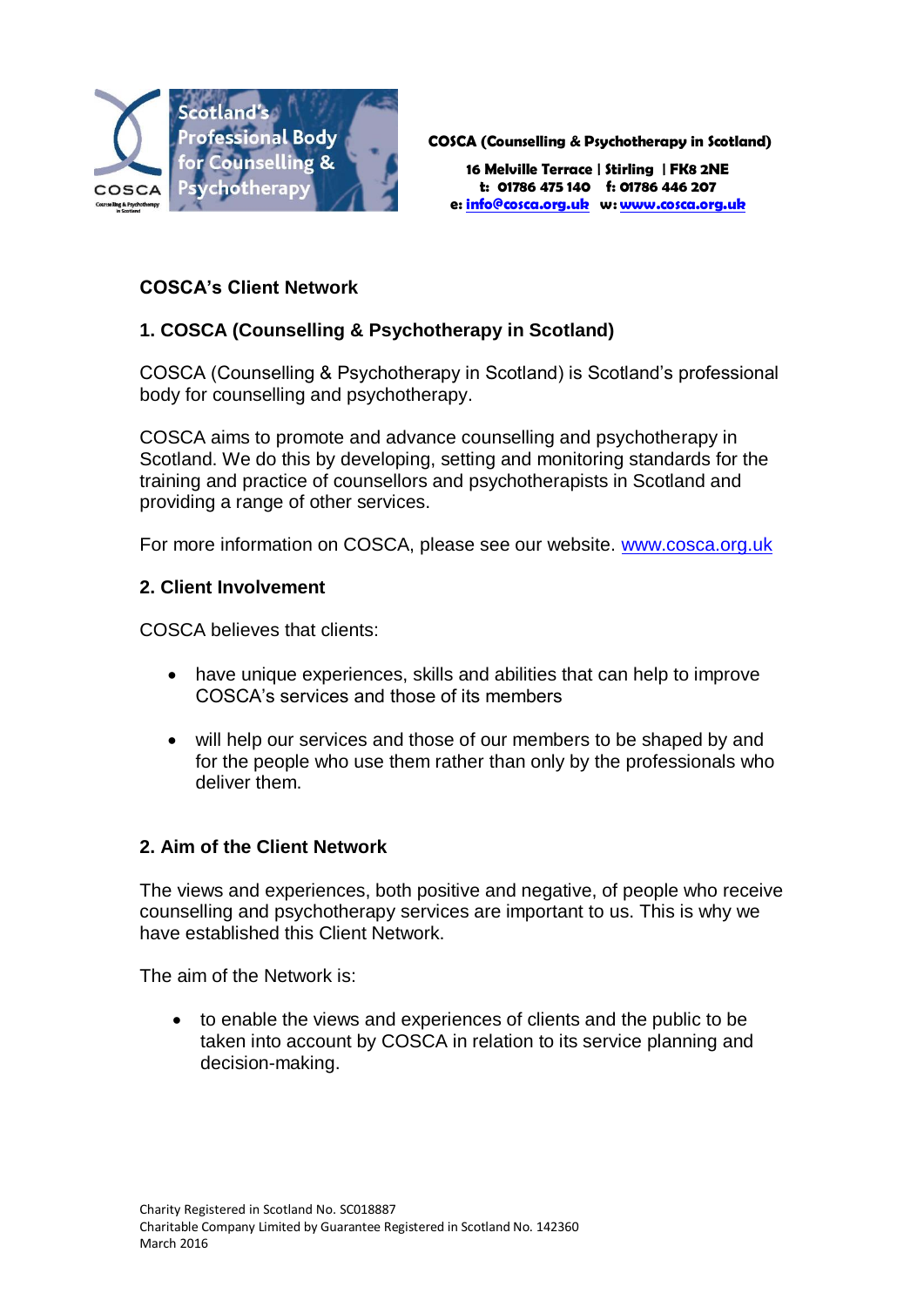# **3. Becoming a member of the Network**

There is no charge to join the Network.

Membership is open to:

- anyone living in Scotland with an interest in furthering counselling and psychotherapy services
- people currently accessing counselling and/or psychotherapy services or who have used these services within the past 10 years
- client networks and organisations in Scotland that support and represent the interests of people using or who may wish to use counselling or psychotherapy services

We want the Network to have a real mix of skills, perspectives and insights, and to be representative of clients across Scotland. There is no upper limit to the number of people on the Network.

As a client and member of the public, you can join the Client Network by completing and submitting the attached application form.

### **4. Why apply to join the Network**

Joining the Network is an opportunity to play a major part in the way that counselling and psychotherapy services are designed and delivered. Being a member of the Network does not involve attending face to face meetings.

As a member of the Network, you will:

- be invited on a regular basis (up to a maximum of four times per annum) to give written or verbal feedback to COSCA e.g. via survey monkeys consultations
- represent the views of clients of counselling and psychotherapy services in Scotland
- be consulted on the planning and delivery of relevant new policies and services
- contribute to the review of relevant existing policies and services e.g. complaints procedure, training and practice standards for counsellors and psychotherapists
- receive feedback related to matters consulted on.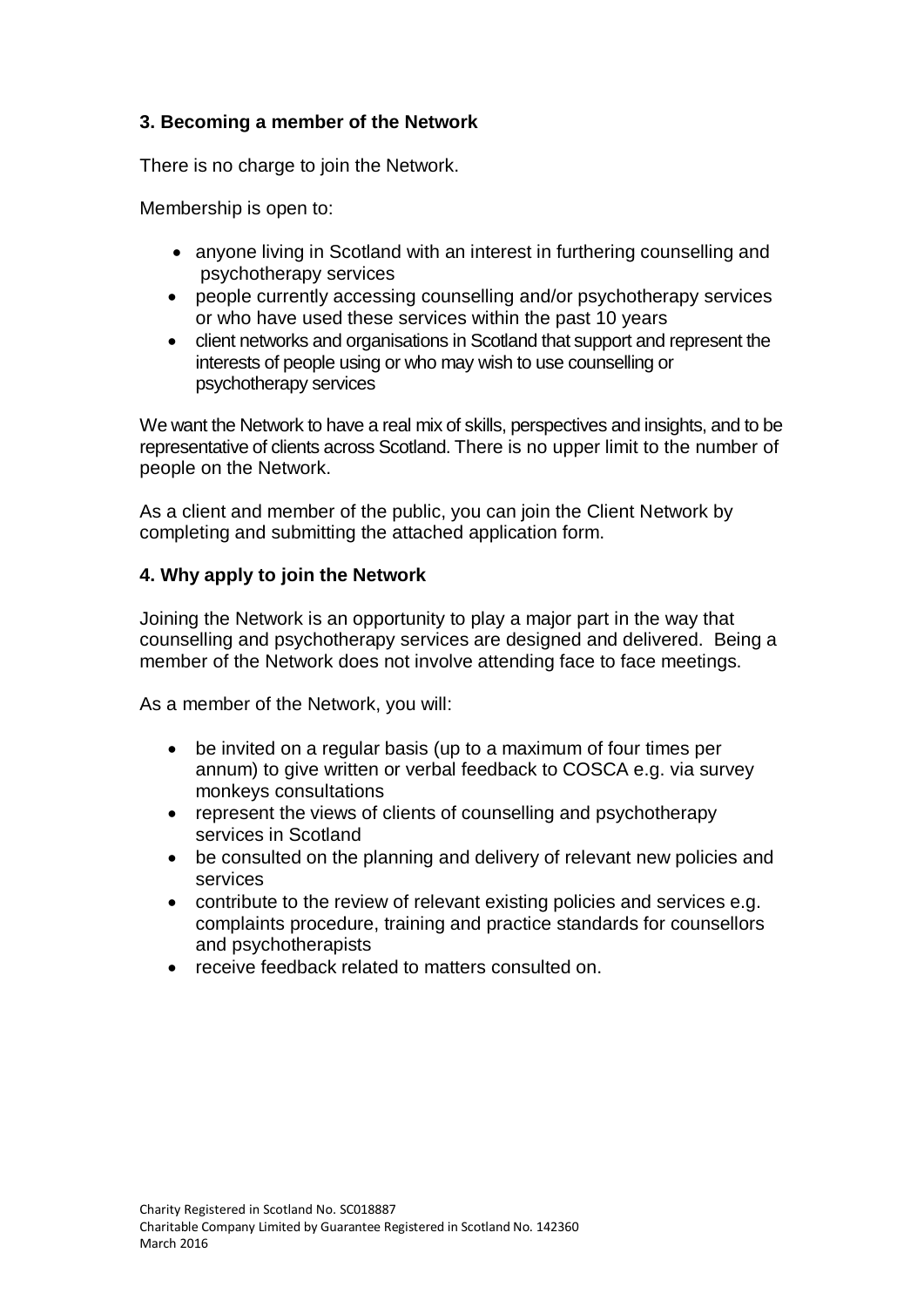#### **5. Survey on the Accessibility of Counselling and Psychotherapy in Scotland**

The availability of face to face counselling and psychotherapy varies depending on where people live in Scotland. In some parts services are very limited, with people having to wait for long time or travel a long distance to find a suitable service.

With regard to telephone and online counselling, where people live is not as important as their access to technoligies including phones, the internet etc.

This survey invites you to inform COSCA about your experience of accessing all kinds of counselling and psychotherapy in Scotland. It also invites you to suggest ways of how access could be improved that you believe would make a real difference to people.

You can use the questions in the survey to tell us about your experience and suggest ways of improving access to counselling and psychotherapy.

Please click on the link below to open the survey monkey.

<https://www.surveymonkey.co.uk/r/PLWQ763>

Brian Magee Chief Executive COSCA (Counselling & Psychotherapy in Scotland)